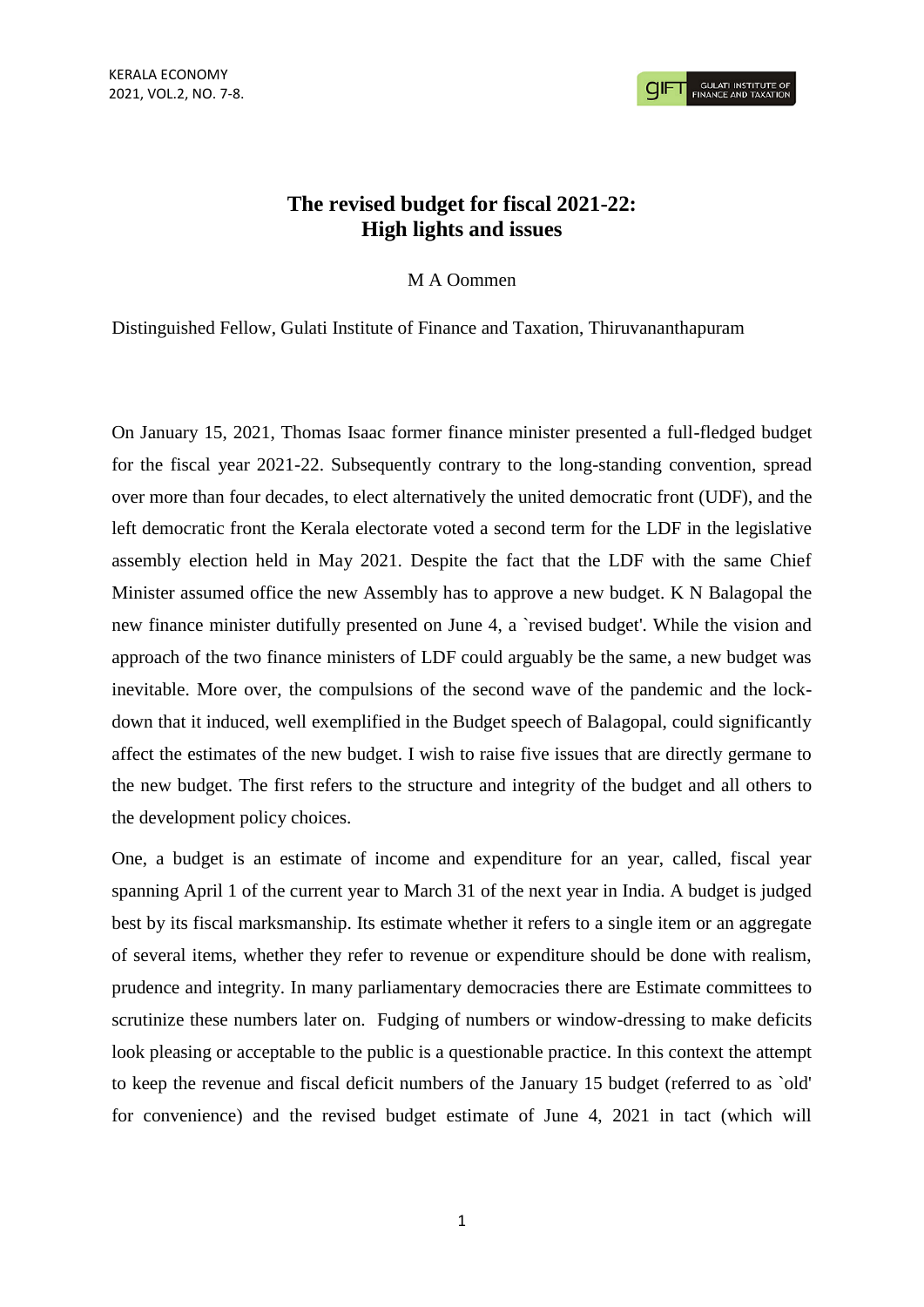KERALA ECONOMY

automatically maintain the ratios with the given GSDP) does not speak highly of the wisdom behind the exercise.

In the old budget estimate revenue deficit is Rs. 16,910.12 crore and fiscal deficit is Rs. 30,697.59 crore with the corresponding GSDP ratios placed at 1.93% and 3.50% respectively. Exactly the same numbers and ratios are maintained in the revised budget estimate (R.B.E) given in Table 1 of Budget at a glance. That 75 days were completed by March 31, at the close of the previous budget year (2020-21) and 140 days by June 4 cannot be heroically assumed away as static with no revenue inflow and expenditure outflow. The finance department ought to have shown better circumspection in such circumstances. They have kept the revised estimate for 2020-21 more or less the same as in the January 15 budget. With no change in the public debt and public account numbers in the revised budget estimate no change in the capital expenditure also could be envisaged. The fiscal deficit which is the difference between total expenditure (Rs 162032.39 crore) and revenue receipts( Rs 130981.06 crore) plus recovery of loans and other capital receipts (Rs 353.74 crore) in the revised budget is Rs.30697.59 crore which is exactly the same as in the old budget. Given the great promises announced in the budget speech of June 4, in the final reckoning the state public finance surely will have to witness drastic slippages in the fiscal deficit ratio maintained at 3.5% of the GSDP, not to speak of the revenue deficit. To be sure, unprecedented situations demand radical measures

Two, the new finance minister declared that double the Rs. 20,000 crore package for 2020-21 to contain the COVID pandemic has been spent. If this is true, it is something to write home about. Transparency demands that this is substantiated with an annexure to the Budget. Another fresh dose to the tune of Rs. 20,000 crore is also announced to stimulate the economy. Indeed a great and bold gesture. The budget speech declared that, out of this Rs. 8300 crore is earmarked towards interest subsidy for loans provided for economic rejuvenation. Budgetary propriety demands that this finds an entry into the estimate of revenue expenditure. But Rs. 21,940.20 crore provided for interest payments in the old budget is repeated in the revised budget estimate as well. Because you want to keep the revenue deficit figure undisturbed this surely was the only alternative.

Three, it is good that the ethos and priorities of the `Kerala Model' are scrupulously maintained with the continuing emphasis on the triptych of health, education and social

2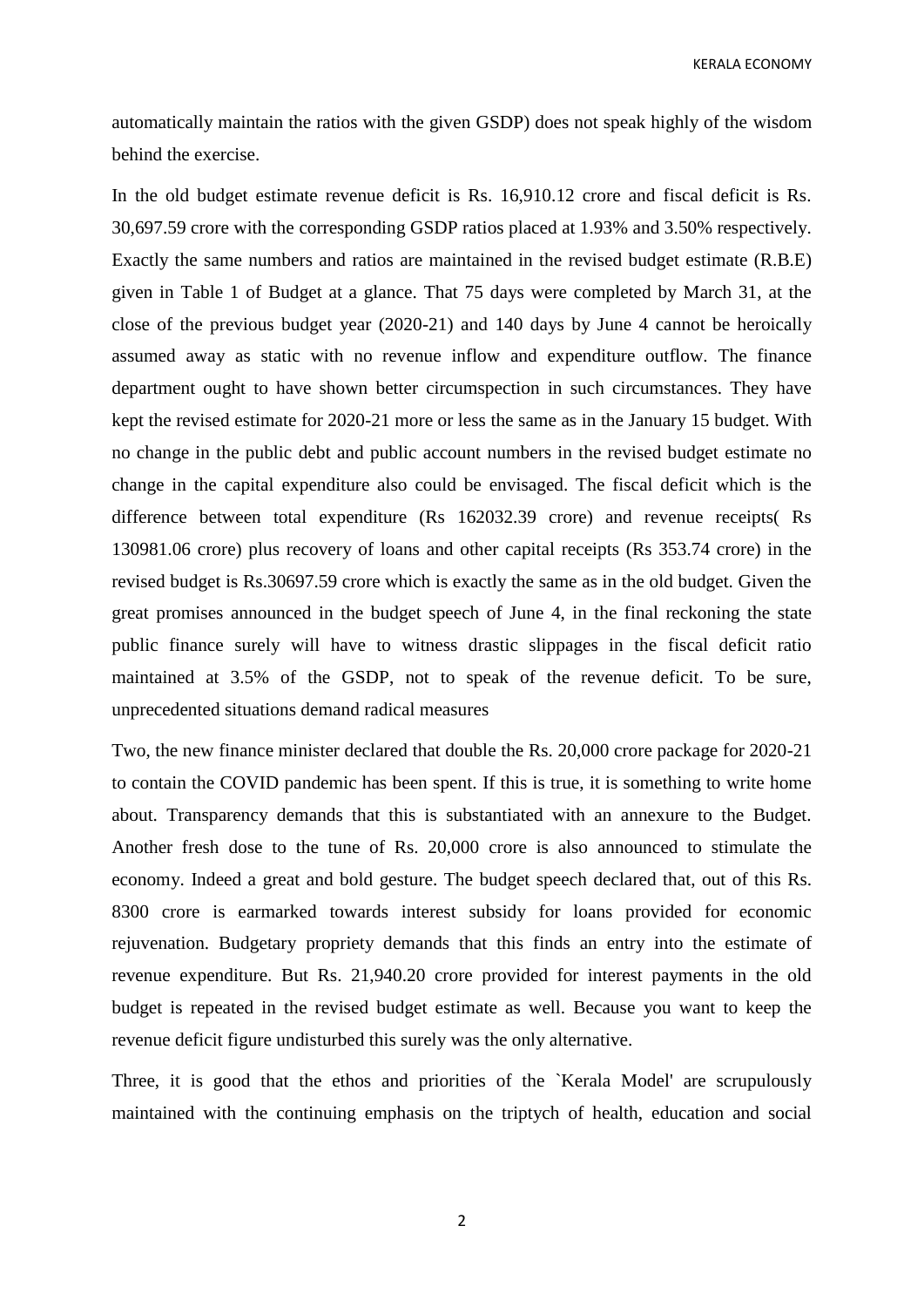M.A. OOMMEN

security. The allocations in some cases have been stepped up and new programes have been launched. The K-DISC (Kerala State Development and Innovation Council) a strategic think tank and advisory body has been given a 150 percent increase in allocation compared to the old Budget estimate. The efforts to transform Kerala into a knowledge society need much more structural transformation. The unplanned and linear expansion of higher education that influenced the social, economic and political character of Kerala in the past to be sure, needs substantial change. The issues of quality and social equity cannot be sidelined for long. This calls for bold policy choices.

Four, the emphasis given in the revised budget is in sync with the LDF government's election manifesto. But some of the issues either remain rhetorical or left unanswered. In 1961 the wetland paddy lands considered to be one of the most eco-sensitive and valuable spots in the world (acknowledged in a scientific paper in Nature (1997) comprised nearly 35 percent of the cultivated lands of the state. Today it is reduced to a little over 7% inflicting irreparable damage to the unique eco-system in the process, besides considerably jeopardising Kerala's food security prospects. Kerala Wet and Paddy Land Act, 2008 was a belated intervention. Even that was amended and made ineffective over the years.The data bank remains a sort of non-starter and several issues continue unaddressed. Similarly, the quarry mafia continue to wreak havoc in Kerala despite the ongoing protests. The sixteenth Legislative Committee on Environment in 2019 reported that the number of illegal quarries is "more than ten times" the legal. Instructively that their number keeps growing is an undeniable fact. Kerala is one of the richly endowed environment systems of the world. It is hoped that the new government will come up with a comprehensive project with budgetary support and place Kerala on a durable ecological foundation. Tourism indeed has a place in the economic development of Kerala. Even so her beauty and environmental charm deserve special management and care.

Five, despite the serious constraints of time K N Balagopal deserves kudos for some of the initiatives he launched. `Health first' projects herald a new era in the context of the health emergency underway. A promising system of equitable health delivery from free vaccination to oxygen and ventilator provisioning is envisaged with budgetary backing. Kerala with the highest proportion of health workers to total employment among the major Indian states [See NSSO Report (2020) on Annual Periodic Labour Force Survey (July 2018-June 2019)] could successfully deploy them to reduce the fatality rate. Not only that, the Kudumbashree is